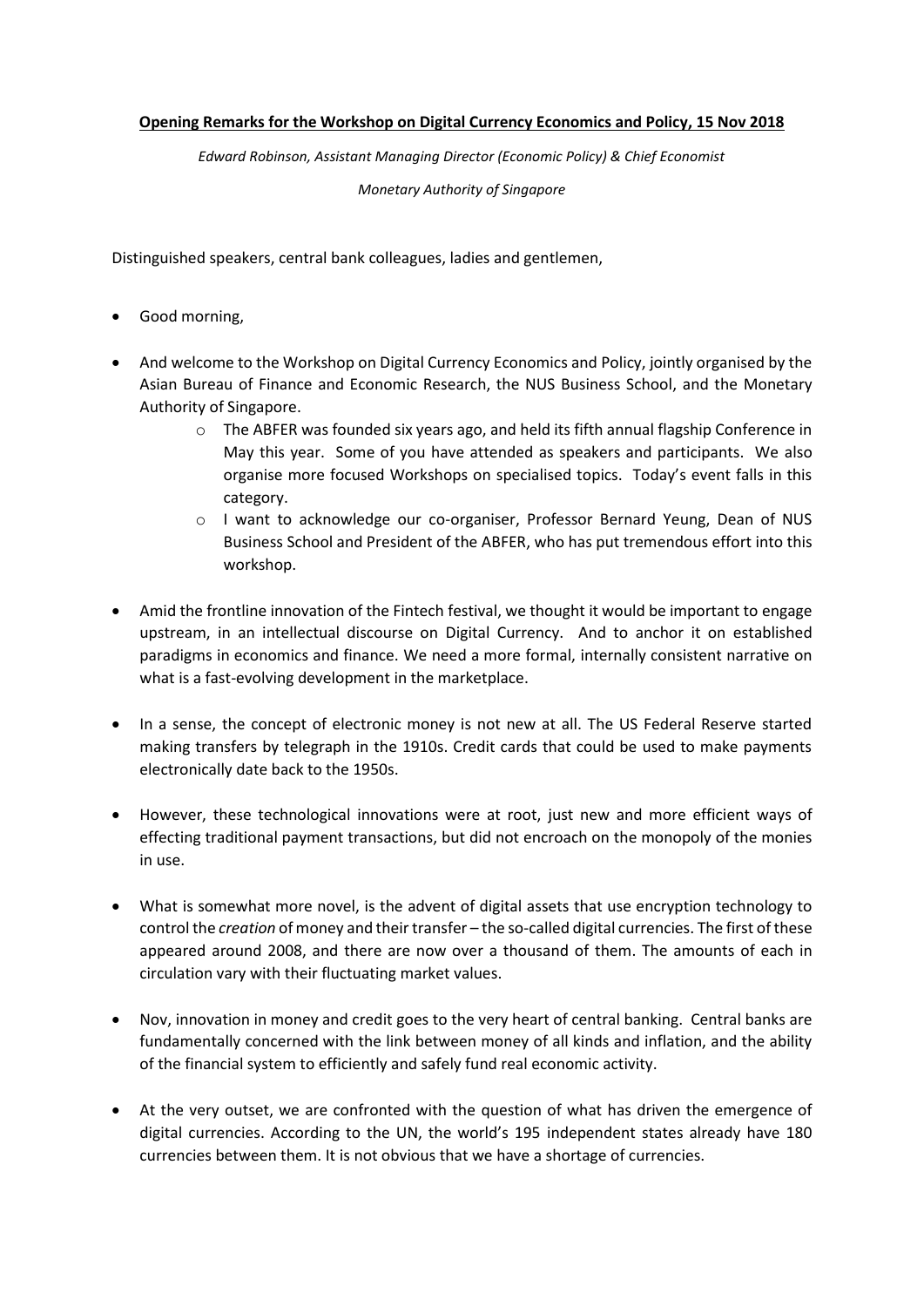- After all, John Stuart Mills did say that "so much barbarism, however, still remains in the transactions of most civilised nations, that almost all independent countries choose to assert their nationality by having, to their inconvenience and that of their neighbours, a peculiar currency of their own."
- Of course, shortage of a specific currency that is used more than others, such as the US\$, do occur from time to time, as witnessed by the occasional debates on the Triffin Dilemma, but to me that is a separate, allocative issue, perhaps.
- A theorist might see the emergence of alternative forms of private sector-created money as an effective way of disciplining governments to preserve the value of official money. Governments may be compelled to ensure they retain at least the lion's share of the market for currency in order to secure their seigniorage revenue; and perhaps to enjoy the less quantifiable benefits of prestige and statehood associated with money issuance.
- Indeed, the privilege of currency issuance brings with it an enormous responsibility—in safeguarding the integrity of a country's supply of money.
- But it seems hard to argue that concern over a debasement of currencies is behind the rise of digital currencies, given the low inflation record of central banks in the last few decades.
- There might be some real underlying demand for a new type of money that allows anonymity, although regulators are mindful that the enabling technology may inadvertently reduce the transaction costs of criminal activities and terrorism-related financing.
- Conversely, it may simply be that the distributed-ledger technology behind digital currencies allowed them to happen, and that what we have effectively is a supply-driven shock—or to put it differently as Ken Rogoff does, "a solution in search of a problem".
- Whatever the underlying drivers, it appears that digital currencies are probably here to stay. In fact, the evolution of the digital currency phenomenon may have proceeded faster than academics' and central banks' understanding of the associated issues and implications.
- Today's workshop is an attempt to catch up. To this end, we have gathered here today some of the keenest minds in the areas of monetary and financial economics.
	- o We have Barry Eichengreen, who will motivate the issues, from a historical perspective on privately-issued currencies and the tendency for currency issuance to be concentrated in the hands of governments.
	- o Markus Brunnermeier, Charles Engel, David Yermack and Franklin Allen will help us make sense of how digital currencies could alter the monetary and financial landscape, and what they imply for policies.
	- o Robleh Ali will educate us on some technical design aspects of blockchains.
	- o General Manager Agustin Carstens, MD Ravi Menon and Deputy Governor Cecilia Skingsley will share with us the key central bank considerations around the advent of digital currencies.
	- $\circ$  So we have a judicious mix of topics and approaches, from the historical to monetary theory, to financial structure, technology and policy.